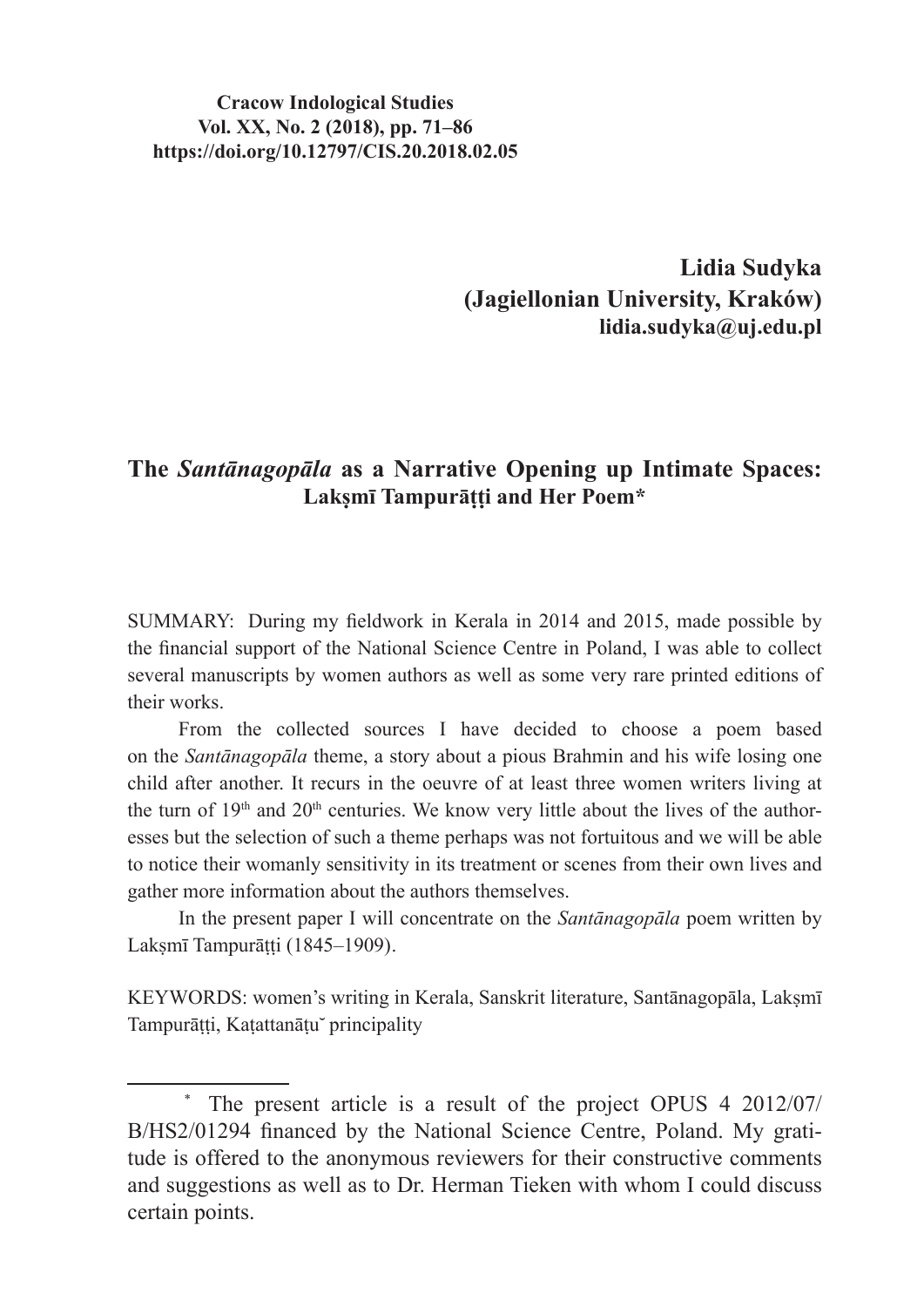*yasyāḥ svarūpam akhilam jñātuṃ brahmādayo 'pi na spaṣṭāḥ / kāmagavī sukavīnāṃ sā jayati sarasvatīdevī //*

*keralyāḥ*

Victory to the goddess Sarasvatī, who is the cow of plenty for the great poets, and whose real nature cannot be clearly known in its entirety even by Brahmā and others.

Keralī

### **I. Introduction**

It is suitable to start writing a book or a poem with a hymn addressed to Sarasvatī, the goddess of learning. However, in this case the usual eulogy has its special meaning. It is attributed to Keralī, a womanwriter whose name betrays connections with South India, precisely with Kerala. Alas, no further information about her can be given. Her verse has been culled from Venīdatta's *Padyavenī*<sup>1</sup> and given in Jatindra Bimal Chaudhari's anthology of Sanskrit verses attributed to Indian poetesses (Chaudhari 2001 v. I: 15).

The present article focuses on Kerala women's writings in Sanskrit, a subject not yet researched in Indology, although, as I will try to show, deserving attention. Kunjunni Raja in his otherwise informative book *Contribution of Kerala to Sanskrit Literature* mentions just a few names of poetesses and gives a handful of titles, usually not providing any detailed information concerning their lives and not characterizing their compositions. In the *Kerala Sanskrit Literature. A Bibliography* by S. Venkatasubramonia Iyer, published in 1976, one can find six references to women writers. One could ask whether we receive a real picture of literary creativity in Sanskrit with such minute participation of women in it.

<sup>1</sup> *Padyaveṇī* is an anthology containing 889 verses ascribed to different poets. According to Aufrecht it was compiled in 1644. The author, Venīdatta, introduced himself as a son of Jogajīvena and a grandson of Nīlakaṇṭha (Sternbach 1974: 28).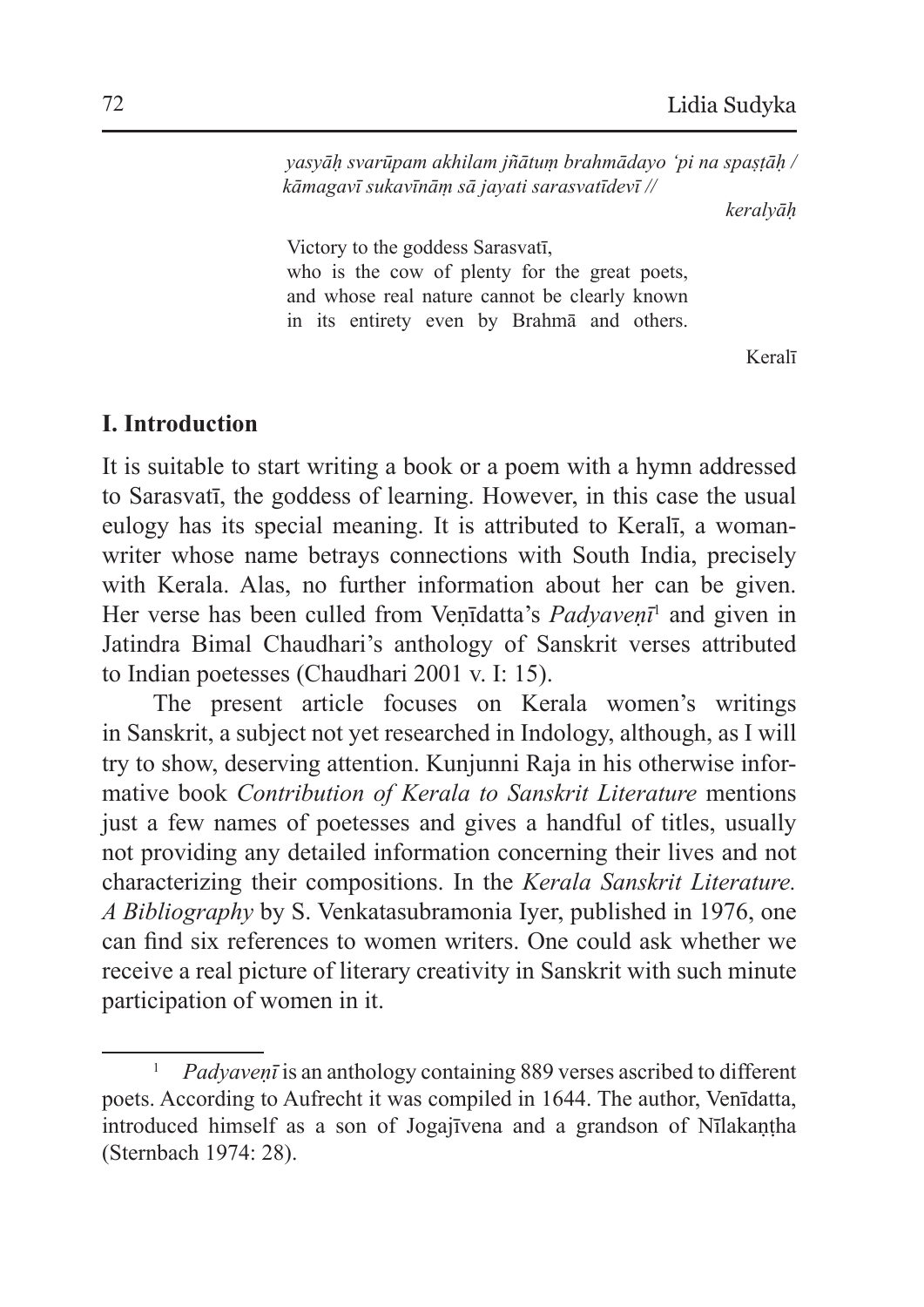In the 19<sup>th</sup> century Swami Vivekananda visited Malabar<sup>2</sup> and noticed that women there could speak Sanskrit. "When I myself was in that country, I met many women who spoke good Sanskrit, while in the rest of India not one woman in a million can speak it" (Swami Vivekananda 1989: VII. 52), he commented with perhaps utmost admiration. And if they could speak Sanskrit, they definitely did not lack the ability to compose literary works in it. Perhaps nobody cared much about transmitting their compositions, which must have been admired mainly in family circles. Even if they had become true Sanskrit scholars, they usually did not have pupils who could take care of their *gurvī*s' fame*.* Nevertheless, the history of Sanskrit literature as well as the picture of Indian society cannot be considered as complete without taking women's writing into consideration. Since royal courts were strong centres of learning and arts, it seems only natural that both better possibilities of education for women of these royal families and their way of life, which was more open to the outer world, could make them aspire to the position and fame as Sanskrit scholars and poetesses, at least in the royal circles. Their situation was quite different from that of thousands of anonymous Keralite women writers, who belonged to other social strata, developing their literary skills in seclusion of their houses all by themselves and in fact mainly for themselves. In the case of royal poetesses there are also better chances that at least their families have preserved some part of their literary oeuvre proud of their talent and education. That is why my research concentrates on the contribution of royal ladies to Sanskrit literature of Kerala. It should also be mentioned that those families were matrilineal and as K. Saradamoni notices summing up her research on transformation of matrilineal society in the twentieth-century Travancore:

<sup>&</sup>lt;sup>2</sup> During the British domination in the region lasting 150 years, Kerala consisted of three parts: Malabar, i.e. northern part of Kerala, which was a part of Madras Presidency, and the native states of Travancore (Mal. *tiruvitāṅkōṭṭu*̆, *tiruvāṅkōṭṭu ̆*, *tiruvitāṅkūṟ*) and Cochin (Mal. *kocci*). In 1956 they were joined and formed a state known as Kerala (Mal. *kēraḷa*).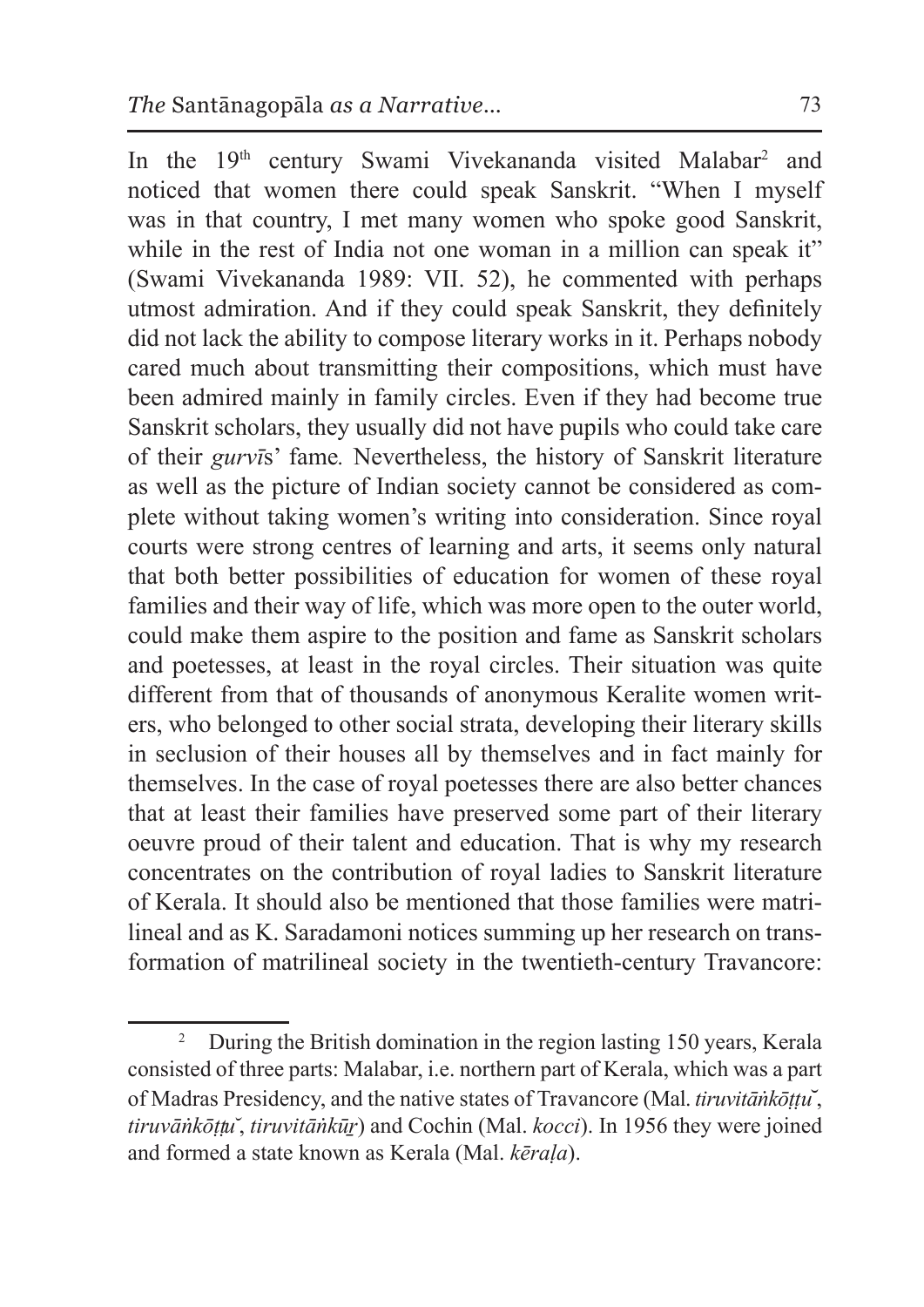"Matriliny, when compared to patriliny, gave women some amount of autonomy..." (Saradamoni 1999: 15).

During my fieldwork in Kerala in 2014 and 2015 I was able to collect several manuscripts written by women authors as well as some very rare printed editions of their works. From the collected sources I have decided to choose one poem based on the Santānagopāla theme, a story mainly found in Puranic literature about a pious Brahmin and his wife losing one child after another. It recurs in the oeuvre of at least three women writers living at the turn of  $19<sup>th</sup>$  and  $20<sup>th</sup>$  centuries. One of these poetesses composing the *Santānagopāla* poems was Maṅku Tampurān (1884–1977)<sup>3</sup> belonging to the royal family of Cochin. She had no children for the first three years of her married life.After her pilgrimage to Rāmeśvaram in Tamilnadu, she gave birth to her first daughter and gave her a meaningful name—Rāmeśvarī.<sup>4</sup> Her poem, relating the story of Santānagopāla following the *Bhāgavatapurāṇa*, can also be treated as closely connected with her own life even if the text of this little poem authored by her is silent about her longing for a child.<sup>5</sup> Usually we know very little about the lives of authoresses but it seems that one should not consider the selection of such a theme as accidental. Possibly the poems themselves, the treatment of the plot as well as still preserved family stories could provide more information about these particular women writers. We will concentrate on the *Santānagopālakāvya* by Lakṣmī Tampurāṭṭi.

### **II. The Puranic version of the Santānagopāla theme**

Let us first introduce the story about a Brahmin whose newborn children died one after another. The plot is known from the *Bhāgavatapurāṇa* 10.86 (Shastree 1997: 300–307) as well as from the *Harivaṃśa*

<sup>&</sup>lt;sup>3</sup> More about Maṅku and her literary oeuvre in Sudyka 2016.

<sup>4</sup> From the notes prepared by her granddaughter Candrāvali Tampurān whom I met in February 2015.

<sup>5</sup> According to Kunjunni Raja also Ambāḍi Devaki Amma "has recently produced a musical Radio play, *Santānagopāla*." (Kunjunni Raja 1980: 274).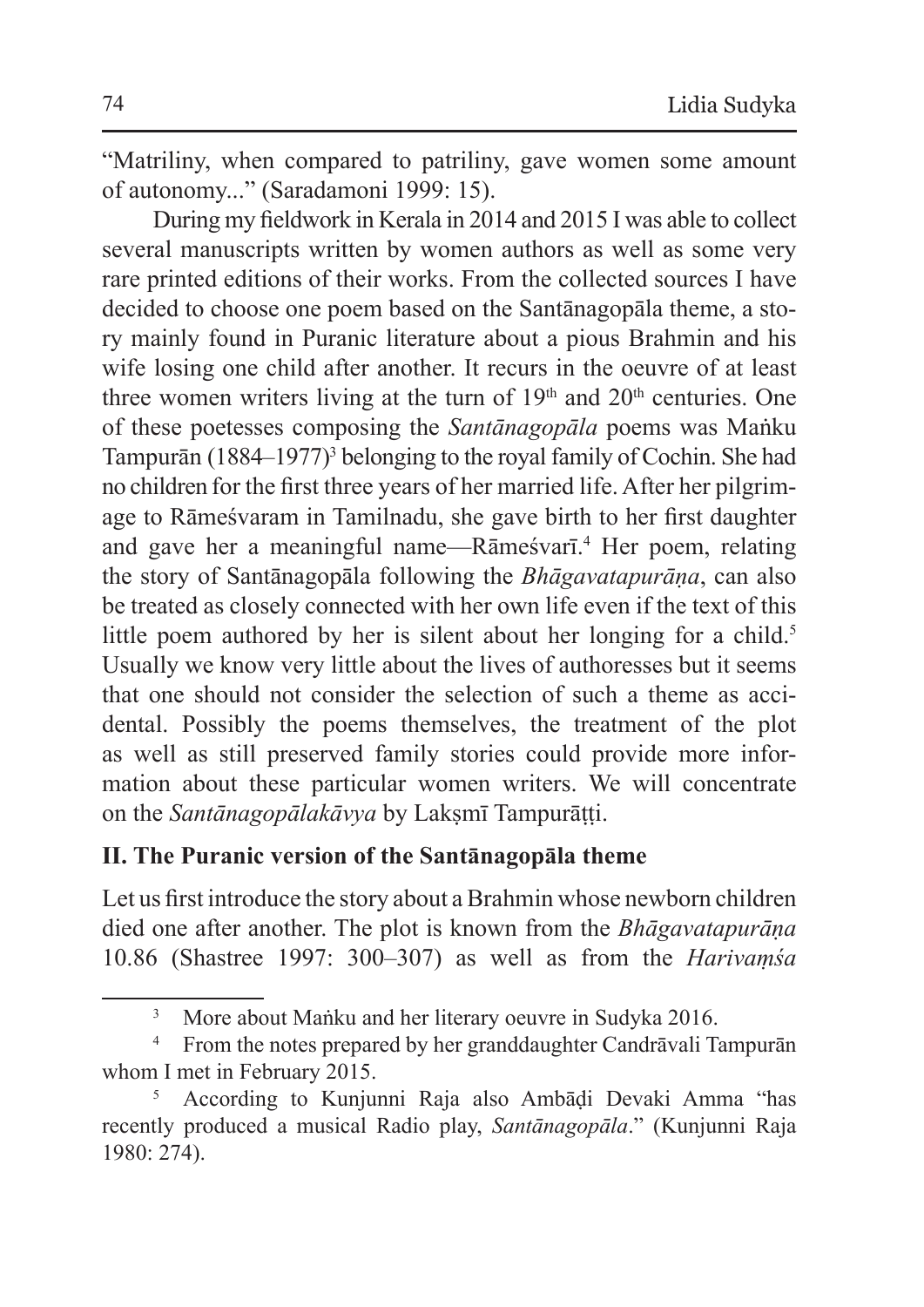2.3.6–114 and *Padmapurāṇa* 6.279, 41–55. The version popular in Kerala follows the *Bhāgavatapurāṇa*, the most revered and influential of Puranic texts, especially its tenth book. The story can be summarized as follows:

After the Kuruksetra battle Arjuna visits Krsna in Dvārakā. There he meets a Brahmin bemoaning his fate, having lost all his nine children at birth. Arjuna swears that the next child the Brahmin's wife may bear in the future will not die. Arjuna vows to immolate himself if he fails to protect the Brahmin's child. Soon the Brahmin's wife is pregnant again. As the day of the delivery approaches, Arjuna goes to the Brahmin's house and takes all the precautions against the child being snatched away by the god of death. Alas! this time the newborn child miraculously disappears. Arjuna searches for the child but not being able to find him, he prepares to enter the fire. Krsna stops him telling that he knows where to find all the Brahmin's children. Both Krsna and Arjuna start the journey through the worlds. They cross seven regions of the terrestrial world (*dvīpa*) and seven oceans, then the region of darkness. Beyond it shines the supreme light. Crossing the region of light, the divine chariot enters the region of water with floating coils of huge Ādiśeṣa on it. Viṣṇu is reposing on the coils of the snake. He informs them that the Brahmin's children are there and explains that they have been taken to bring both Krsna and Arjuna before him. The whole event was arranged to show their virtues and in this way set an example for men. They return to Dvārakā with the Brahmin's sons. Krsna and Arjuna give back the children to the delighted parents.

# **III. The Santānagopāla in Kerala**

In the *Bhāgavata* the story ends here but it hasits continuation on Kerala's soil, in a particular place on the map. It turns out that Arjuna was given an idol of the Protector of Progeny—Santānagopālamūrti. He, together with Ganesa, was looking for the best place on the earth for it. According to some versions of the legend, it was Gaṇeśa who found the Brahmin's village, pure and emanating the atmosphere of holiness, resounding with Vedic hymns, hence its name Pūrnavedapuram. Ganesa was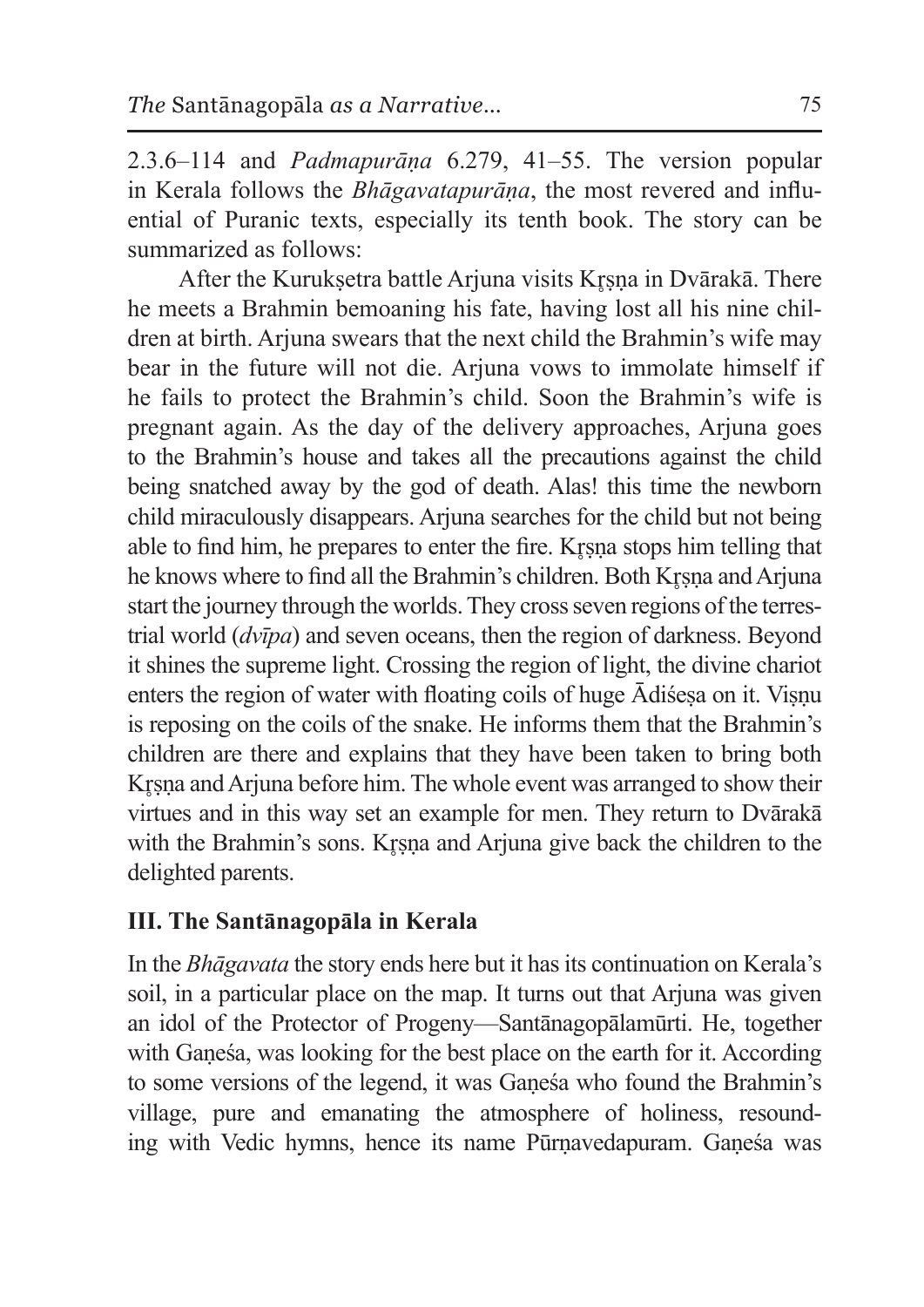trying to take this place over for himself, however, Arjuna pushed him away and established Santānagopālamūrti. The temple known as Pūrṇatrayīśa (Fig. 1), i.e. the temple of the Lord of Three Vedas (*Ṛgveda*, *Yajurveda* and *Sāmaveda*), was built there. Nowadays the place, a suburb of Kochi (Cochin, Anglicized form <Mal. *kocci*), is called Tripunithura (Anglicized form < Mal. *tṛppūṇittura*/ *tṛppūṇattura*/ *tṛppūṇattara*). The Visnu-Krsna idol, the Protector of Progeny—Santānagopāla—is worshipped there. It is the best place to beg the God for a child. Certainly, one could hear plenty of stories about childless couples blessed by the God after worshipping the Santānagopālamūrti.

There are also some other temples in Kerala where one can pray before the Santānagopāla. One quite famous shrine is near Changanassery (Changanacherry, Anglicized form < Mal. *caṅṅanāśśēri*). It is said that it was built by Rāṇi<sup>6</sup> Gaurī Lakṣmī Bāyī and her husband Rājarāja Varma Kōyil Tampurān<sup>7</sup> of Laksmīpuram Palace, who had no male children and the survival of Travancore was at stake. With no heir to the throne the British Empire could annex the kingdom. One year after the completion of the shrine, the queen became pregnant and the child, future monarch Svāti Tirunāḻ Rāma Varma (r. 1829–1847), although still in his mother's womb, was proclaimed the successor. Another Santānagopāla temple is situated among Keralan green fields and groves, not very far from Kozhikode (Calicut, Anglicised form < Mal. *kōḻikkōṭu* ̆). It is Petṛkōvil, Cittārikāvu (Fig. 2), a charming, calm place surrounded by various trees, bushes and plants.<sup>8</sup>

Not only prayers offered to the God in his temples but also each and every recapitulation of this story from the *Śrīmad Bhāgavatam* acts in the same way—it can give the progeny and help protect children. So

<sup>6</sup> *Rāṇi* – Mal. < Pkt. *rānī* < Skt. *rājñī* – queen.

<sup>7</sup> The word *kōil* or *kōyil* is used in the sense of a palace or a *kṣatriya* prince. *Tampurān* (Mal.): lord, king, male in a royal family; for a woman a proper title is *tampurāṭṭi* (Mal.).

Thanks to Dr. Geethakumary (University of Calicut) and Mr. Rajesh K., a Ph.D. candidate (University of Calicut) I was able to reach this temple.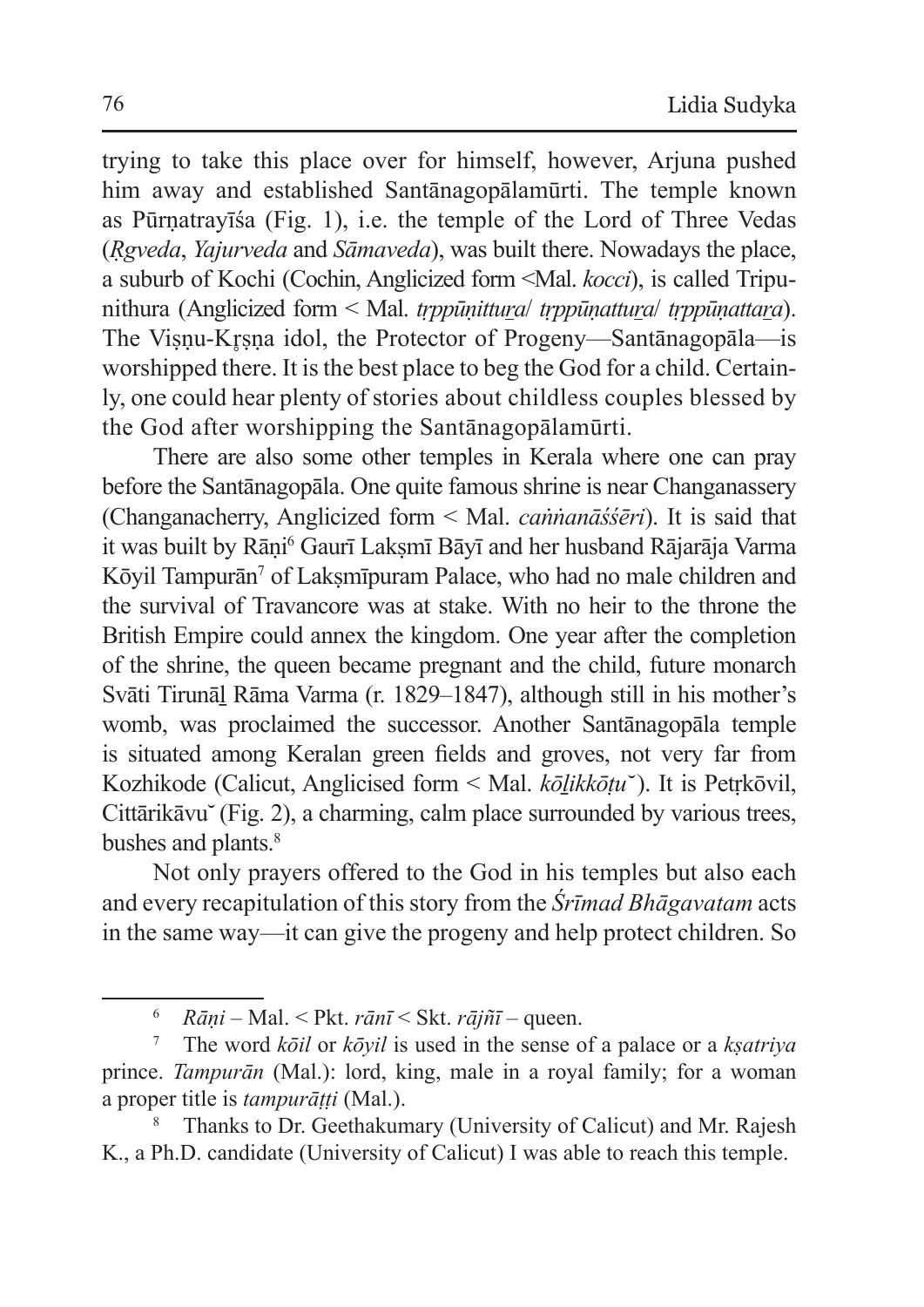this is the reason why the story served as canvas to many authors. Perhaps in Kerala there is a special interest in it as, according to the beliefs, this is the place where the protagonists appeared in person. As legend has it, also the Brahmin from Dvārakā moved to Pūrṇavedapuram and became the chief priest. Puliyanūr Nampūtiris are said to be the descendants of that Brahmin (Vaidyanathan 1988: 210).

One can list a great number of works by Keralan authors based on the *Santānagopāla* theme.9 There is a Sanskrit poem *Santānagopālam*  ascribed to the famous Nārāyaṇabhaṭṭa (first half of the  $17<sup>th</sup>$  century) and his friend Pūntānam Nambūtiri authored *Santānagopālacampū*  in the Malayalam language. The ruler of Travancore Aśvati Tirunāl Rāmavarman (1755–1795) wrote *Santānagopālacampū* in Sanskrit, which, together with its Malayalam translation, was edited by C. Unnikrishna Warriyar (Kunjunni Raja 1980: 173f). There are anonymous works devoted to that theme,10 e.g. *Santānagopālaprabandha*. The compositions described in Kerala literary tradition as *prabandha*swerebasedon Puranic lore andpresentedas a so-called*kūttu* on the stage by a *cākyār*, namely a professional actor of Sanskrit plays. As far as Kerala performing arts are concerned, it should be mentioned that also the *kathakaḷi* (Mal. < Skt. *kathā*—story + *kaḷi*—play, game) tradition adopted the story from the *Bhāgavata* (Zarilli 1994).

In which manner did women writers exploit such a theme as obtaining and protecting progeny? Were they just relating the Puranic story or unveiling some details from their own life? After all, bearing children and taking care of them were the dominating concerns in their lives.

# **IV. Lakṣmī Tampurāṭṭi of Kaṭattanāṭu ̆ and her poem**

The *Santānagopālakāvya* by Lakṣmī Tampurāṭṭi will provide answers to these questions. Lakṣmī belonged to the Kadatunad royal family.

<sup>9</sup> The works in Sanskrit are mentioned in Kunjunni Raja 1980: 238, 135, 146, 173f, 271, 268f, 274.

<sup>&</sup>lt;sup>10</sup> It cannot be excluded that among anonymous works there are also some authored by women.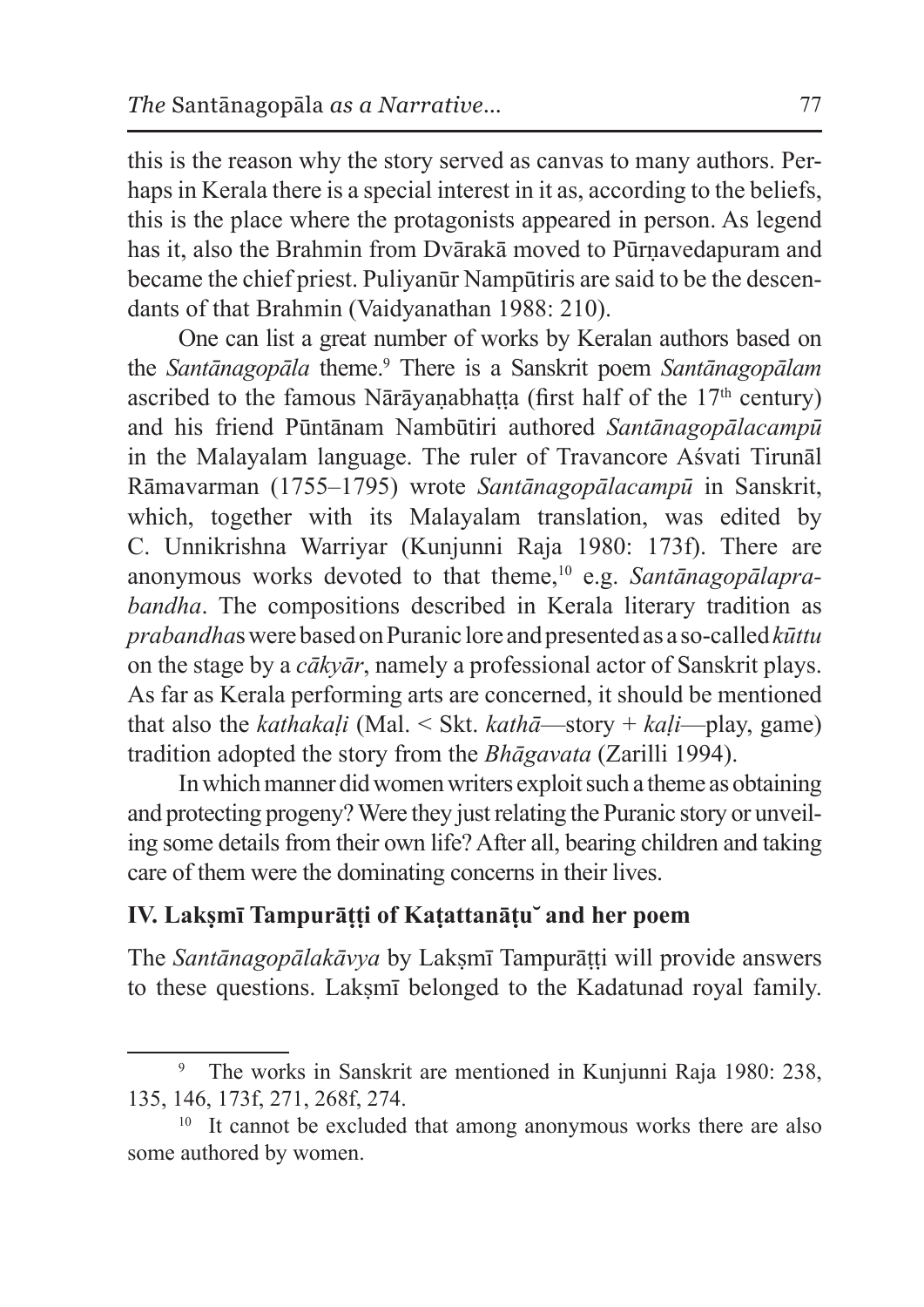The history of Kadatunad (Anglicized form < Mal. *kaṭattanāṭu*̆) principality is not very well known, although the name of the realm and its rulers appear in English and French annals frequently. Sometimes the French or English forms given to the names make it difficult to connect them with this particular territory and its kings and some authors are not ready to provide proper explanations.11 Moreover, the same historic event as described by English, French or other sources shows different attitudes and evaluations of those, who were the main actors on the Malabar's stage at that time, i.e. in the  $17<sup>th</sup>$  and  $18<sup>th</sup>$  centuries. Unfortunately, according to my knowledge, there is no indigenous source which could speak for Katattanātu<sup>*rājas* and express their opinions on what and why</sup> happened during the most turbulent periods of their history. The picture we get from external sources shows them as skilful players, trying to protect their inheritance and make their position as secure as possible. Once we see them fighting with local powers, then with the Portuguese; negotiating with the English, French or Mysore invaders; leaving their ancestral palaces and then coming back. All the time on the move. It is really amazing to see all the interactions of this, in fact, very small principality but geographically located in the region of the utmost interest for Europeans arriving in India. Its rulers were ready to fight courageously against their enemies or employ political strategies to deal with their neighbours: native kings or European commanders and merchants.<sup>12</sup>

The decades of the  $19<sup>th</sup>$  century were not so stormy because the political situation in the region had by that time stabilized. At that time the interest of the Katattan $\bar{a}t\bar{u}$  *rājas* in promoting local culture is particularly visible. The *rāja*s promoted *kathakaḷi* or dance-drama art and there was even an earlier distinctive style known as *kaṭattanāṭu* ̆ (Zarrilli 2000: 26, 246).

<sup>&</sup>lt;sup>11</sup> See the account of Alexander Hamilton voyages in (Hamilton 1995 II: 299–301)*.*

<sup>&</sup>lt;sup>12</sup> William Logan, for many years Collector of Malabar District and the author of voluminous compendium *Malabar* published for the first time in 1887 provides some pieces of information about Katattanātu.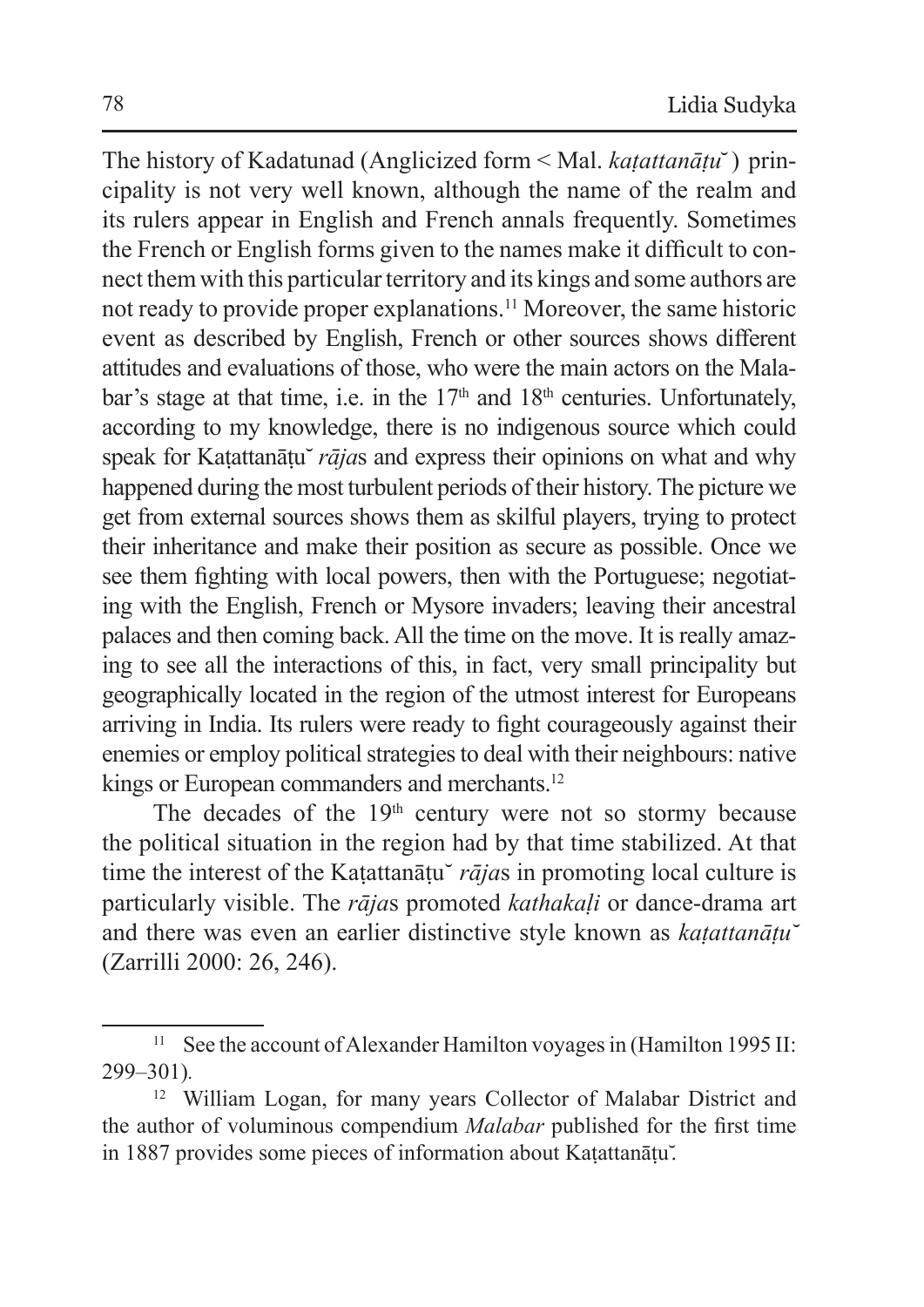At the turn of the 19<sup>th</sup> and the 20<sup>th</sup> centuries, the kings of Katattan $\bar{a}$ tu themselves contributed a great deal to the cultural legacy of the country. They were poets themselves but they also patronised different writers, artists and scholars of profound erudition.<sup>13</sup> Among the royal literati an important place is held by Laksmī Tampurātti. She was born in 1845 at Etavalattu *K*ōvilakam nearby Purameri. Well versed in Sanskrit, she authored many poems. One of them is preserved; in the India Office Library there is a manuscript No. 8158 containing the *Santānagopālakāvya*. It was published in 1931 by Italian scholar Mario Vallauri and translated into Italian. In 1940 J. B. Chaudhari included the Sanskrit text in his second volume of *The Contribution of Women to Sanskrit Literature*, but since then the poem has been forgotten.

Sanskrit theoreticians of literature (for instance Daṇḍin in his *Kāvyādarśa* 1.14) prescribe that *mahākavya*s (Sanskrit court epic poems) should be composed in chapters called *sarga*s. The *Santānagopālakāvya* by Lakṣmī Tampurāṭṭi consists of 3 *sarga*s only. The first chapter contains 43 stanzas, the second 37 and the last one 50 couplets, thus constituting altogether 130 stanzas. The language is simple but elegant. Laksmī Tampurātti employs various metres, especially at the end of each *sarga*, as it was customary among the poets composing *mahākāvya*s. The third canto abounds in rhyming effects as *yamaka*s are used there. Chaudhari in his short introduction preceding the edition of the *Santānagopālakāvya* text states:

In this work we get some beautiful descriptions, e.g., of the Lokāloka mountain, Viṣṇu lying on the serpent Śeṣa, etc. The stavas of Kṛṣṇa and Arjuna to Viṣṇu and of the Brahmin to Kṛṣṇa are really good ones. (Chaudhari 2001: 30)

But for us one stanza is of the utmost interest. It happens that in the *sargabandha mahākāvya*, the author provides some pieces of information concerning his/her own life and the circumstances of composing

<sup>&</sup>lt;sup>13</sup> More about the role of Katattanātu  $\bar{r}a\bar{j}a s$  as patrons and writers in Kunjunni Raja 1980: 264, 267–269.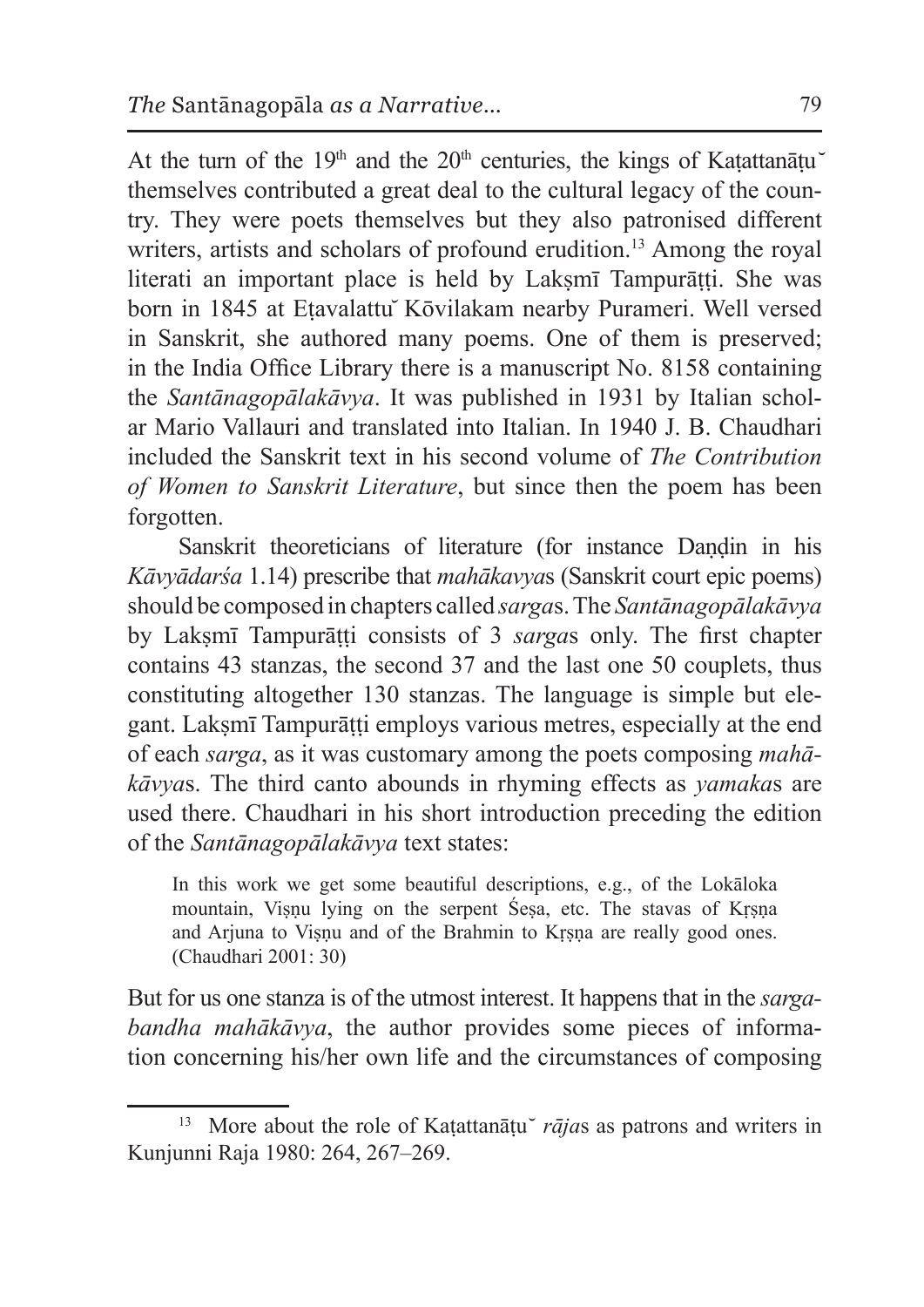the poem at the end of it, as for instance Bhatti (circa  $7<sup>th</sup>$  c. AD) does in his *Rāvaṇavadha*. In the *ākhyāyikā* genre, which is a prose *mahākāvya*, the autobiographical narrative is provided in the first *ucchvāsa*s, i.e. chapters. In the well-known *ākhyāyikā Harṣacarita*, its author Bāna ( $7<sup>th</sup>$ c. AD) gives an account of his early life and mentions his ancestors in the first two *ucchvāsa*s, then he presents the life of King Harṣa. The autobiography in Sanskrit as a distinct genre did not exist.

In the case of the *Santānagopālakāvya* of Lakṣmī Tampurāṭṭi it is the last stanza in which one can come across the self-disclosure of the poetess:

*rogārtayā 'pi ravivarma-kumārakasya jātādareṇa manasā vacasi prakāmam | maurkhyaṃ samarpya vigaṇayya kṛtaṃ mayaitat kāvyaṃ mudā budha-varāḥ pariśodhayantu ||* 50 *||*

Although still suffering, with my mind preoccupied with the birth of baby Ravivarma, I have eagerly composed this poem in words, realizing and setting aside (my) fatuity.<sup>14</sup> May the best among the learned gladly examine it.

Ravivarma belongs to the set of names used in the Katattanātu royal family for boys. According to the family tradition its male members were named: Śaṅkaravarma, if he was the first male child; Mānavarma, if he was the second son in turn; then Ravivarma, Udayavarma or Krsnavarma. The ladies of the ruling family could assume one of the following names: Lakṣmī, Mādhavī, Pārvatī, Śrīdevī and Omana.

The word *kumāraka* means a little boy. To be precise, according to legal terminology boys under 5 years of age were called *kumāra*

<sup>14</sup> This part of the stanza—"realizing and setting aside (my) fatuity" could be also interpreted as follows: "introducing into the text (my own) stupidity, while at the same time pondering (every word)". Anyway, in both cases it could be a form of a pretense of modesty, adopted to gain the audience's favour. See Kālidāsa's prototypical modest prelude from verses 2–4 of the first book of the *Raghuvaṃśa.*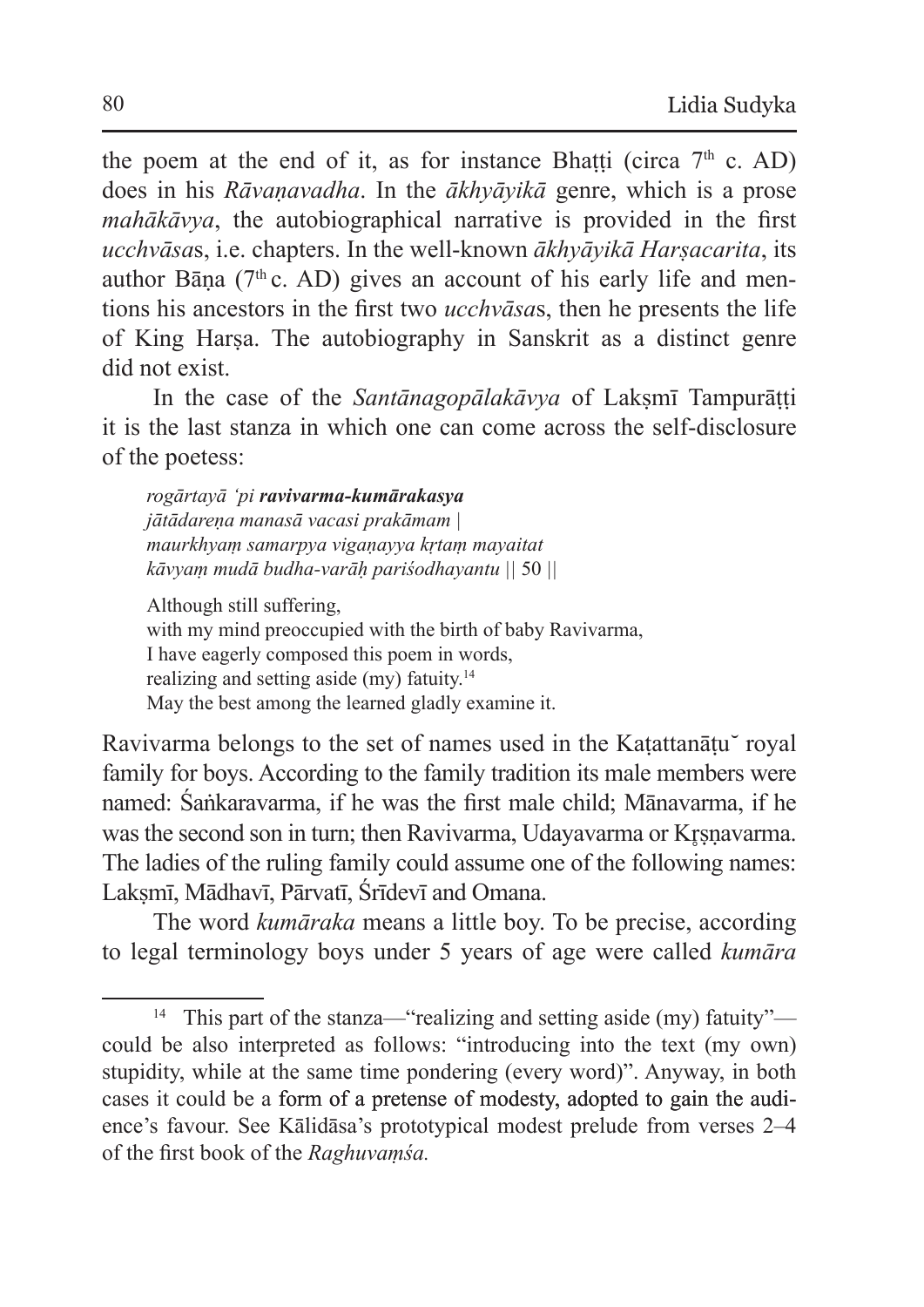(explained as "easily dying"), *śiśu* under 8, *pogaṇḍa* from the 5th till the end the 9<sup>th</sup> year and *kisora* from the  $10<sup>th</sup>$  until the  $16<sup>th</sup>$  year of life. So Ravivarma was a little child, maybe an infant or even a newborn. That is all what one can deduce from the text itself.

At the beginning of January 2016 I had a chance to meet several members of the Katattanātu royal family, among them the greatgrandson of the poetess. Some of them know very little about Laksm Tampurāṭṭi. But in one of their houses I was shown an old painting of Lakṣmī (Fig. 3). She passed away in 1909 at the age of 64. So the picture showing the traditionally dressed elderly lady is more than one hundred years old although the vegetable paint still looks quite fresh. I was told that Lakṣmī's children died just after delivery, one by one. Only one of them survived after she had completed the poem. According to the family tradition, by writing the poem *Santānagopāla* Laksmī earned merits. Even if only one of her children survived, she had 18 grandchildren, which is 9 multiplied by 2. The Brahmin from the Puranic legend lost nine stillborn babies.<sup>15</sup> So Laksm<del>i</del> received a doubled number of Brahmin's progeny, though in the next generation. I also visited Etavalattu Kōvilakam or better to say I was shown what was left of that old palace (Fig. 4). After the land reform the family lost their land and in order to keep the place, they destroyed a part of it. Anyway, one still can see the delivery room (Fig. 5) in which Laksmī was born and in which she gave birth to her children. In fact, this is the place in which the two stories meet: the one known from the *Bhāgavata* and the life story of a woman from Kerala. So as in Tṛppūṇittura, the Puranic story melts with the local context but this time the scale is different—limited to a family circle.

*tataḥ kumāraḥ sañjāto vipra-patnyā rudan muhuḥ sadyo 'darśanam āpede sa-śarīro vihāyasā* // BhP X.86.38 (Shastree 1997: 303)

<sup>&</sup>lt;sup>15</sup> The last child was born alive as the little boy was crying repeatedly, then he disappeared in the sky: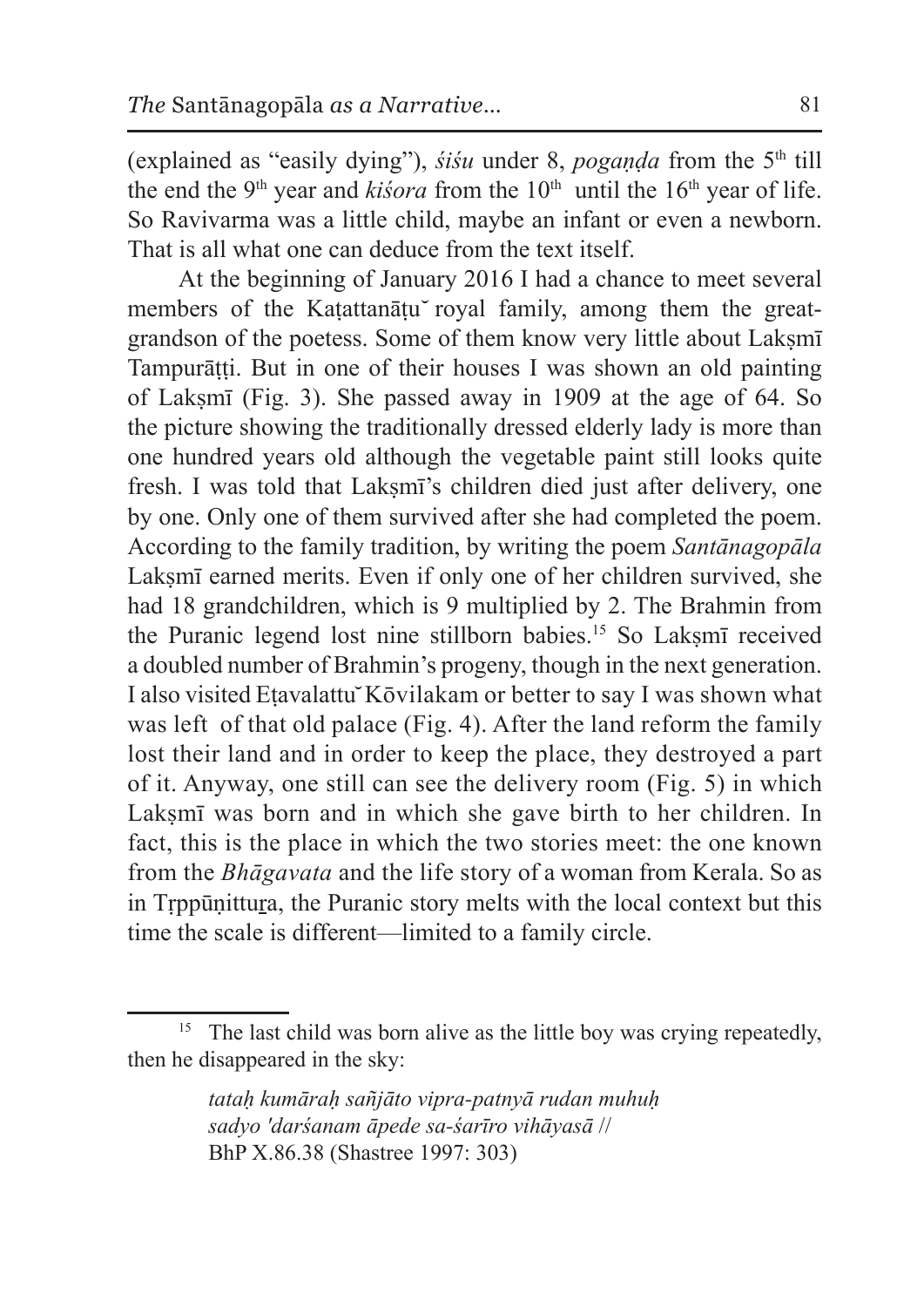Thanks to collective memory of the members of the Kaṭattanāṭu *̆ rāja*s family the story showing what triggered off the compositional process was transmitted to the next century and still is repeated among them. Although extra textual, it should accompany this literary work enlarging and advancing our understanding of it. Without it the interpretation of the last stanza, although disclosing the circumstances, could be different. J. B. Chaudhari in his short *Introduction to the Santānagopāla-kāvya* deduced that the poetess was ill, nevertheless out of the affection for Prince Ravivarma, in order to educate him in theological lore, she composed a poem for him (Chaudhari 2001: 27–29).

# **V. Conclusion**

Summing up, the Santānagopāla theme, at least in the case of Laksmī's poem, unveils some details concerning her private life. That is why in this study it is not so important whether the narrative provided by the poetess follows faithfully the plot from the *Bhāgavatam* or any other source. Nor do we analyse its style, etc. These are the rare moments of self-disclosure in women's writings, which are so precious. After all, we know very little about women writing in Sanskrit and even less about the lives of the authoresses. The *Santānagopāla* plot, on which the poem is based, shows not only Brahmin and his wife in despair but also speaks about the yearning of the authoress for a child and about the pain of a woman who had lost her long-desired children. It also demonstrates her unconditional faith in God Krsna, an *avatāra* of Viṣṇu who raises the earth from its burden, i.e. makes the *dharaṇibhāra* vanish (see *Santānagopālakāvya* of Lakṣmī Tampurāṭṭi, 3.25, 43, 46). The devotion played a dominant role in Laksm<del>i</del> and other Kerala women's life and characterized it. Also her poem is religious in tone, this time, however, the aim of Tampurāṭṭi's work is not only to sing the glory of God but also design the happy end for herself, make the God willing to keep her son alive. Just like he did for the Brahmin whose story is described in the *Bhāgavatam*.

The case of *Santānagopālakāvya* of Lakṣmī Tampurāṭṭi proves that the compositional material should not be separated from "reference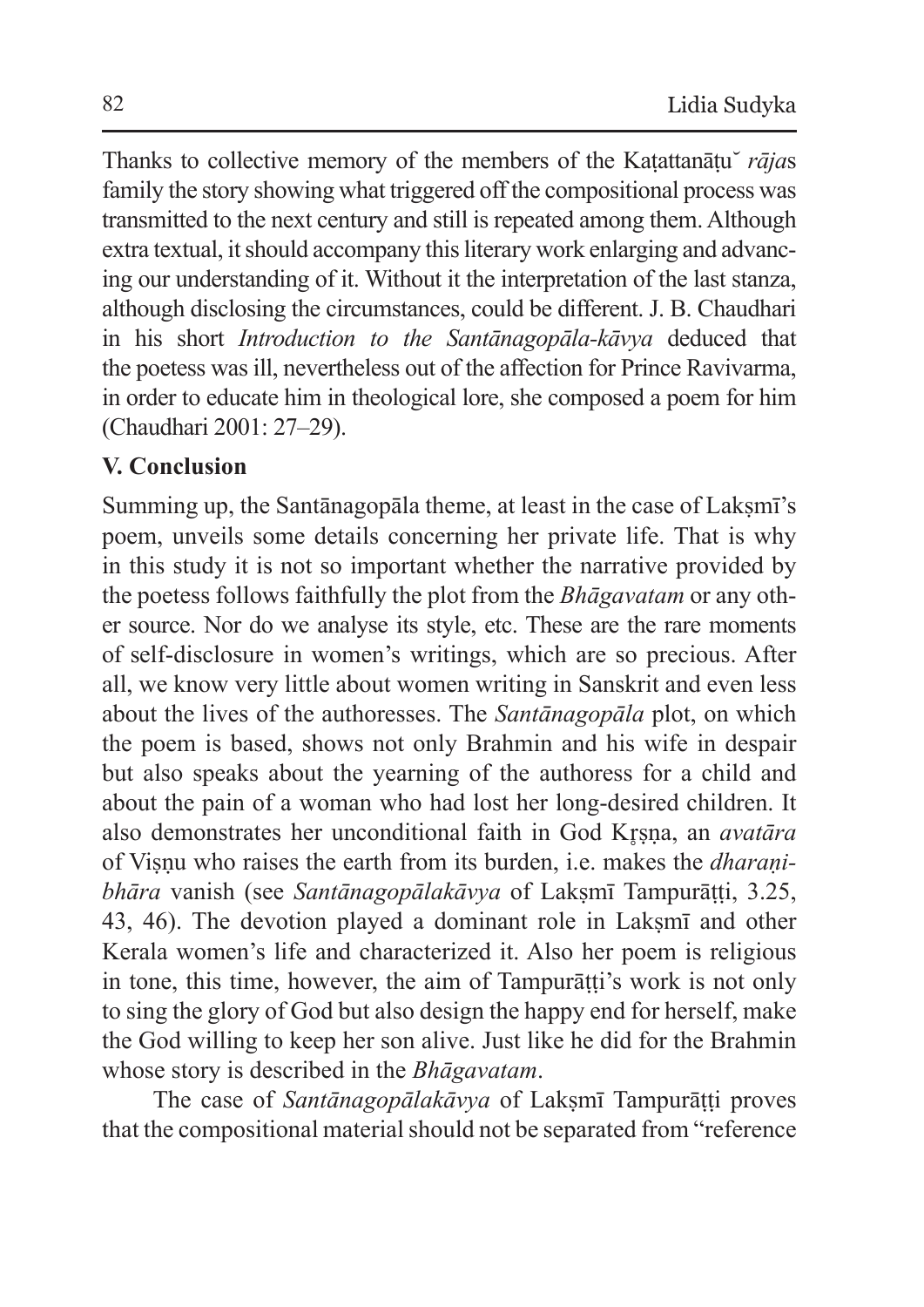to a particular creative individual" (Bushell 2005:  $67$ ).<sup>16</sup> It is so even in the case of Sanskrit *kāvya* literature, which governed by different rules and regulations seems to be highly depersonalized.

### **List of illustrations:**

Fig. 1. The Pūrṇatrayīśa Tepmple in Tṛppūṇittura (photo Lidia Sudyka).

- Fig. 2. The Santānagopāla Temple—Petṛkovil, Cittārikāvu ̆(photo Lidia Sudyka).
- Fig. 3. Lakṣmī Tampurāṭṭi of Kaṭattanāṭu (1845–1909) (painting by T. A. N. Nambisan; photo Lidia Sudyka).

Fig. 4. Etavalattu Kōvilakam (photo Lidia Sudyka).

Fig. 5. The old delivery room in the Etavalattu palace (photo Lidia Sudyka).

### **References**

#### **Primary Sources**

Lakṣmī Tampurāṭṭi. *Santānagopāla-kāvya*. In:

- —Chaudhari, J. B. 2001. *The Contribution of Women to Sanskrit Literature*, vol. 2. *Sanskrit Poetesses*. New Delhi: Cosmo Publications: 49–85.
- —Vallauri, M. 1931. 'Il Saṁtanagopālakāvya' di Lakṣmīrājñī. In: *Atti della Reale Accademia Nazionale dei Lincei.* Serie Sesta. Memorie della Classe di Scienze Morali Storiche e Filologiche vol. 4: 3–36.

<sup>&</sup>lt;sup>16</sup> After announcing the death of the author (Roland Barthes) and the intentional fallacy (William Kurtz Wimsatt and Monroe Beardsley), contradictory theoriestake the floor: intentionalism (e.g. G.ThomasTanselle) presents a theory that claims the relevance of authorial intention as a criterion for interpreting his/her work, the genetic criticism (e.g. Daniel Ferrer) focuses on the reconstruction and analysis of the writing process, the idea of social editing (e.g. Jerome McGann) does not forget about its agent, namely the author and other persons involved in the process of production (e.g. collaborators, the persons who commissioned the work, editors, etc.). There are also some others, as Sally Bushell, trying to recommend other solutions "in which the compositional text is allowed to be both the embodiment of a certain kind of textual meaning and the intentional object of a sequence of acts performed by a single mind" (Bushell 2005: 89).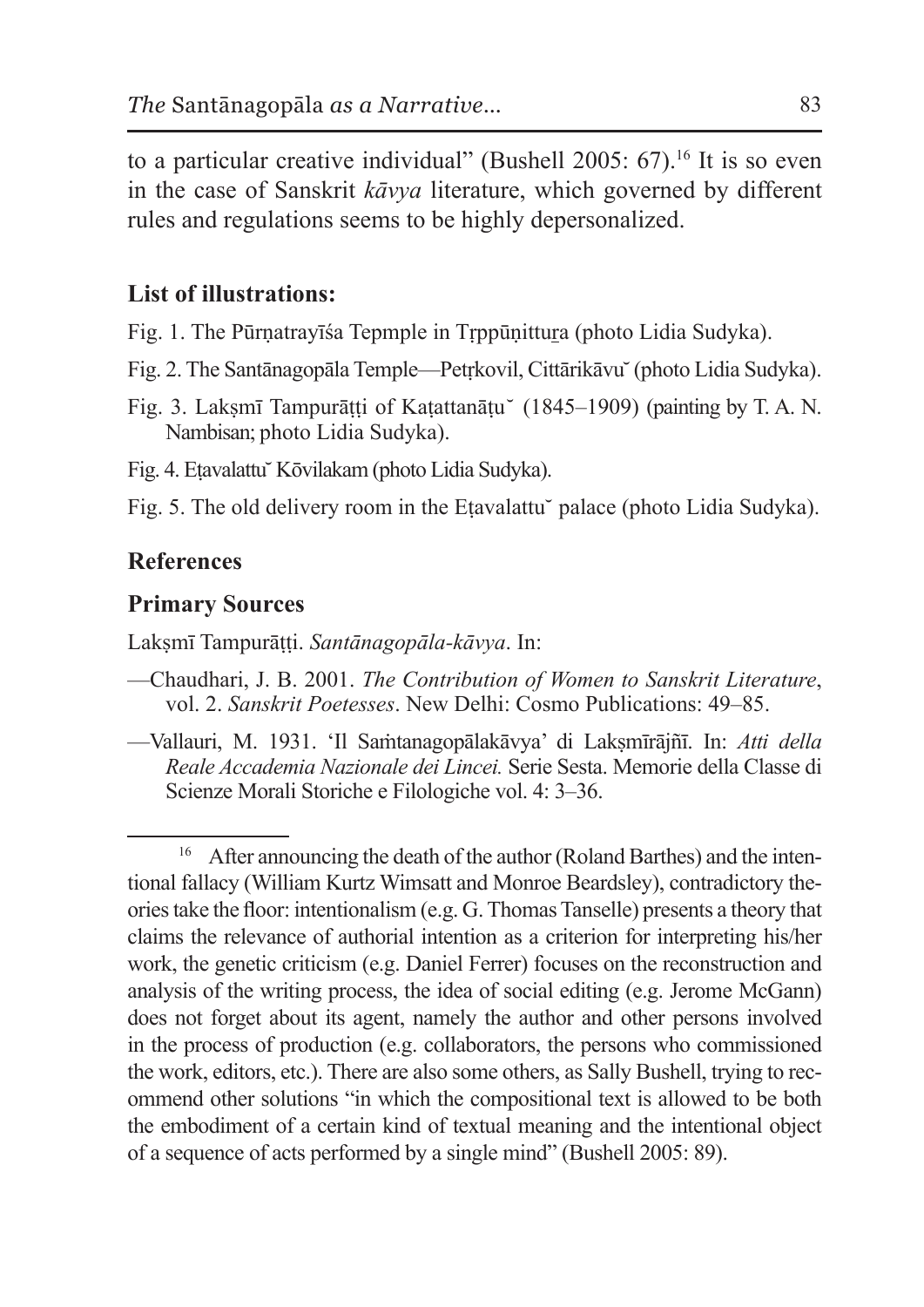- Shastree, K. K. (ed). 1997. *The Bhāgavata. Critical Edition*. Vol. 4. *Skandha X.* Ahmadabad: B. J. Institute of Learning and Research.
- *The Complete Works of Swami Vivekananda.* Mayavati Memorial Edition. Vol. 7. Calcutta. 1989.

### **Secondary Sources**

- Bushell, S. 2005*.* Intention Revisited: Towards an Anglo-American "Genetic Criticism". In: *Text*, 17: 55-91.
- Chaudhari, J. B. 2001. *The Contribution of Women to Sanskrit Literature*, vol. 2: *Sanskrit Poetesses.* New Delhi: Cosmo Publications.
- Easwaran Nampoothiry, E. 1972. *Sanskrit Literature of Kerala. Index of Authors with Their Works*. Trivandrum: College Book House*.*
- Ganesh, K. N. 2014. From Nadu to Swarupam: Political Authority in Southern Kerala from the Tenth to the Thirteenth Centuries. In: K. Veluthat and D.R. Davis, Jr. *Irreverent History. Esseys for M. G. S. Narayanan*. Delhi: Primus Books: 33–52.
- George, K. M. 1968. *A Survey of Malayalam Literature*. London: Asia Publishing House.
- Hamilton, A. 1995 [2nd ed, first publ. London 1739]. *ANew Account of the East-Indies: Trading and Travelling, by Sea and Land, to Most of the Countries and Islands of Commerce and Navigation, between the Cape of Good-Hope and the Island of Japan / Being the Observations and Remarks of Alexander Hamilton from the Year 1688–1723*. 2 Vols. New Delhi: Asian Educational Services.
- Kunjunni Raja, K. 1980 [1st ed. 1958]. *Contribution of Kerala to Sanskrit Literature*. Madras: University of Madras.
- Logan, W. 1981 [1st publ. 1887 Madras]. *Malabar*. 2 vols. Trivandrum: Charitram Press.
- Narayanan, M. G. S. 1996. *Perumals of Kerala. Political and Social Conditions of Kerala under Cēra Perumals of Makotai (c. 800 A.D.–1124 A.D.)*. Calicut: Xavier Press.
- Saradamoni, K. 1999. *Matriliny Transformed. Family, Law and Ideology in Twentieth Century Travancore*. New Delhi: Sage Publications and Altamira Press.
- Sreedhara Menon, A. 2014 [1st ed. 1967]. *A Survey of Kerala History*. Kottayam: D C Press.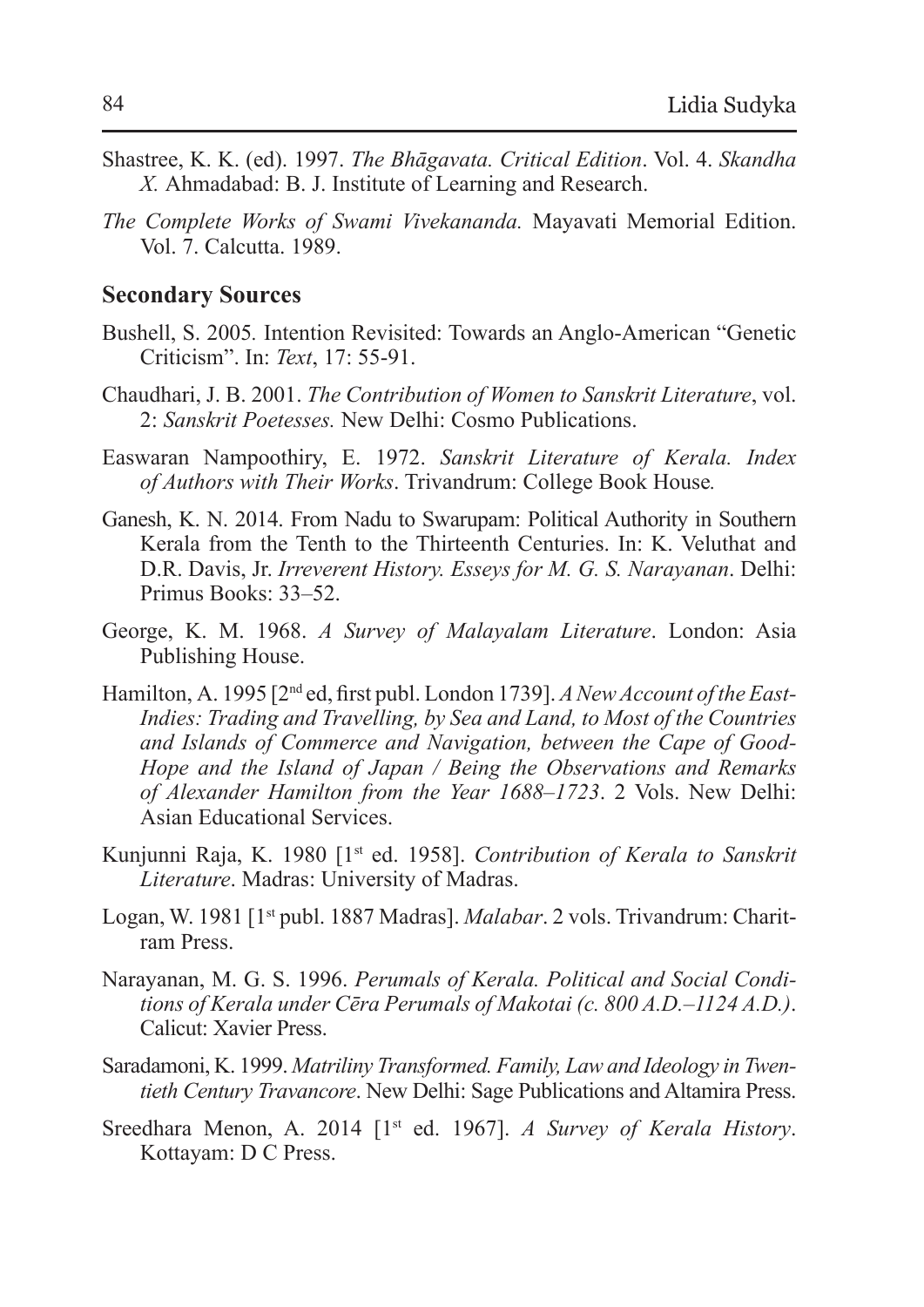- Sudyka, L. 2016. Zapomniana poezja. Sanskrycka twórczość kobiet z rodu władców Koczinu. *Przegląd Orientalistyczny*, 1–2: 217–230.
- Vaidyanathan, K.R. 1988. *Temples and Legends ofKerala*. Bombay: Bharatiya Vidya Bhavan.
- Venkatasubramonia Iyer, S. 1976. *Kerala Sanskrit Literature. A Bibliography.*  Trivandrum: Dept. of Sanskrit, University of Kerala.
- Zarrilli, P. B. 1994. An Ocean of Possibilities: From Lokadharmī to Nāṭyadharmī in a Kathakali Santānagopālam. In: *Comparative Drama*, 28(1): 67-89.
- —. 2000. *Kathakali Dance-Drama: Where Gods and Demons Come to Play.*  New York: Routledge.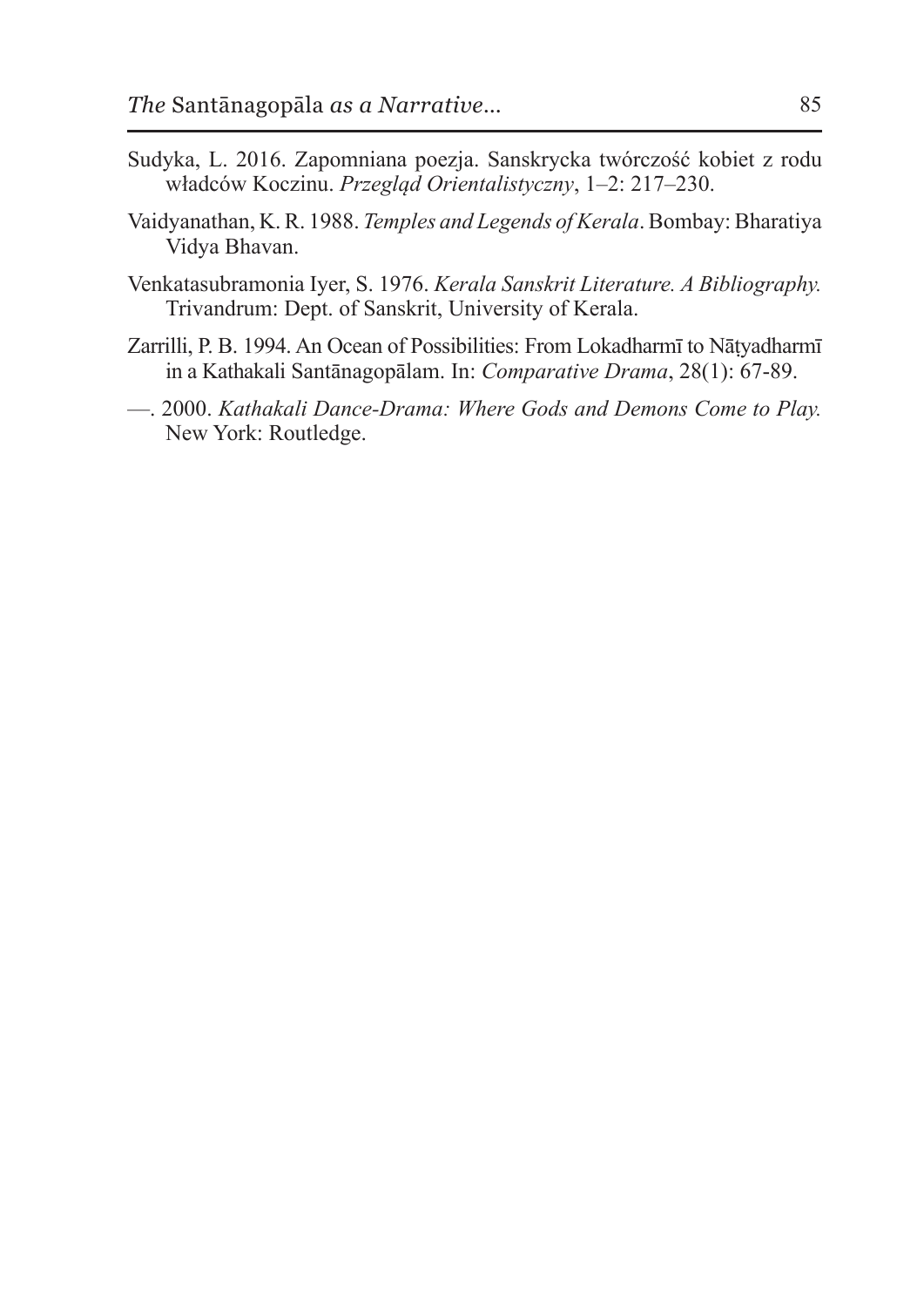

Fig. 1. The Pūrṇatrayīśa Tepmple in Tṛppūṇittura (photo by the author).



Fig. 2. The Santānagopāla Temple—Petṛkovil, Cittārikāvu ̆ (photo by the author).



Fig. 3. Lakṣmī Tampurāṭṭi of Kaṭattanāṭu ̆ (1845–1909) (painting by T.A.N. Nambisan; photo by the author).